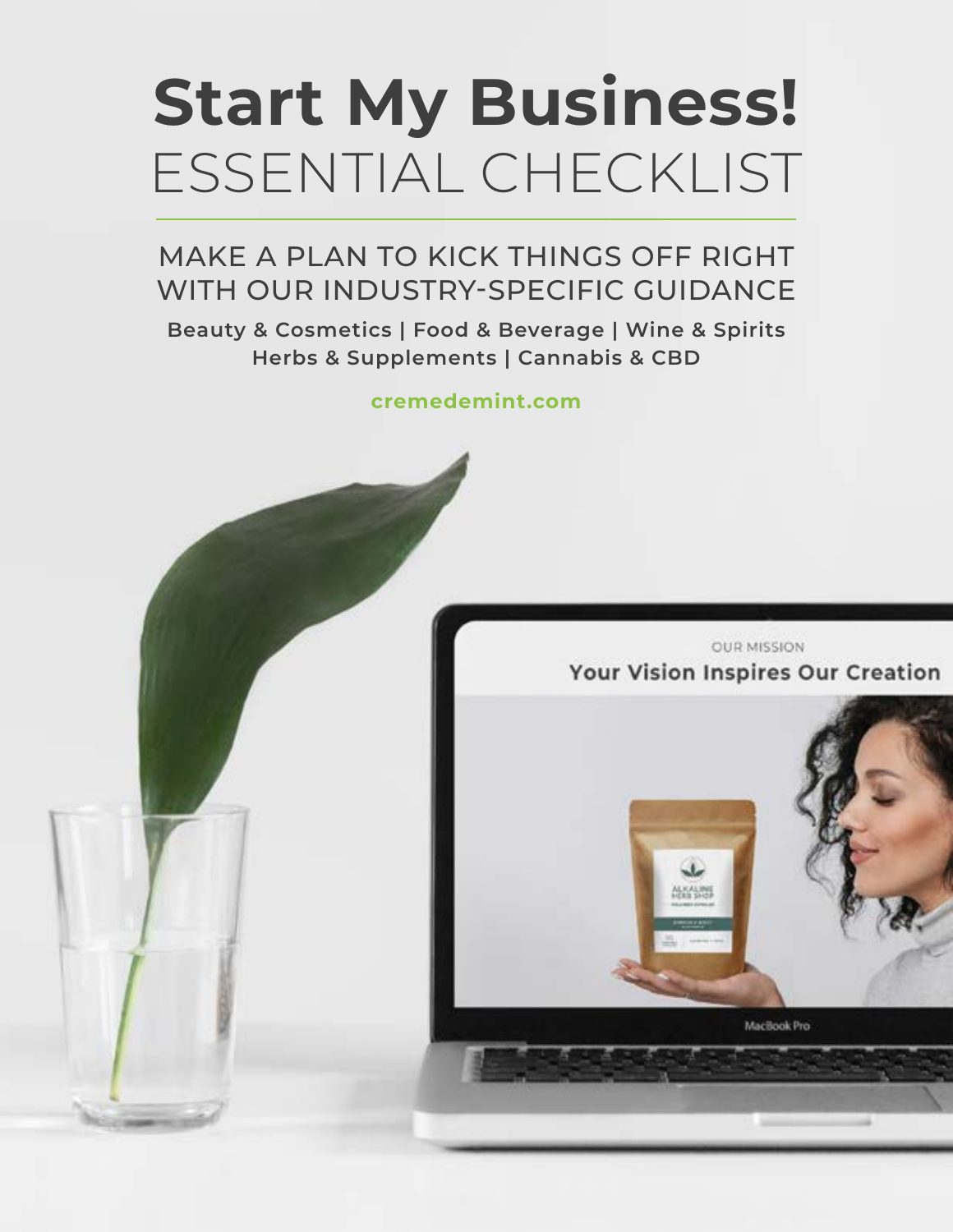## **CONTENTS**

### **[3 • SETTING UP YOUR BUSINESS](#page-2-0)**

[Creating Your Legal Structure](#page-2-0) [Budgeting & Funding Your Business](#page-2-0) [Building Your Team](#page-2-0) [Defining Your Exit Strategy](#page-2-0)

### **[4 • MANUFACTURING YOUR PRODUCTS](#page-3-0)**

[Choosing the Right Manufacturer](#page-3-0) [How Many Products Should I Start With?](#page-3-0) [Should I Sell Wholesale or Direct?](#page-3-0) [How to Set up Multiple Channel Fulfillment](#page-3-0)

### **[5 • DEFINING YOUR NICHE](#page-4-0)**

[What is Your Niche?](#page-4-0) [Who is Your Target Audience?](#page-4-0) [How to Research Your Competitors](#page-4-0)

### **[6 • CRAFTING YOUR BRAND](#page-5-0)**

[Creating Your Brand's Vision](#page-5-0) [Crafting Your Brand Story](#page-5-0)

### **[7 • CREATING A LOGO](#page-6-0)**

[Brainstorming Your Brand Name](#page-6-0) [Trademarking Your Name](#page-6-0) [Creating a Unique Logo for Your Business](#page-6-0)

### **[8 • DESIGNING PACKAGING THAT SELLS](#page-7-0)**

[Choosing the Right Designer](#page-7-0) [Sourcing Your Packaging](#page-7-0) [Printer Recommendations](#page-7-0) [Certifications, Barcodes & Regulatory](#page-7-0)

### **[9 • PREPARE FOR AN EXCITING LAUNCH!](#page-8-0)**

[Building Your Website](#page-8-0) [Planning Your Editorial Calendar](#page-8-0) [Creating Your Social Media Presence](#page-8-0) [Working With Influencers](#page-8-0) [Getting Your Products Into Magazines](#page-8-0)

### **[10 • TRACK YOUR PROGRESS! CHECKLIST](#page-9-0)**

**[11 • GROWING YOUR BUSINESS](#page-10-0)**

# **QUICK LINKS**

- **Printer Recommendations**
- **Primary Packaging  [Resource List](https://docs.google.com/spreadsheets/d/12TzMgI8kbfh_eUYFgBVVWqvNey2LlO0QR0H5odTmPm4/edit?usp=sharing)**
- ▶ [How to Trademark Your Name](https://cremedemint.com/blog/business-startup/trademarking-legal/acquiring-a-trademark-for-your-product-business-the-6-step-process-to-protect-your-brand-identity/)
- **[Lawyer for trademarking](https://docs.google.com/document/d/18hUDyWSicX_nIqPs_WRUDIh58wpf0cVScQy9GUgw9jU/edit)**

Below you will find templates you can adapt to your own company. We recommend having your legal team review policies before publishing online.

- **Femplate for Website  [Privacy Policies](https://docs.google.com/document/d/1_epSKtOwzgJTOAGCKSPLnpfoVzn-Ndi6o1DvqIuSec0/edit?usp=sharing)**
- **Femplate for Website  [Terms & Conditions](https://docs.google.com/document/d/13rYT3HKkAxlJCmAbUMUOdEYO0sVEZZZCMr8JSjJGTyw/edit?usp=sharing)**
- **F** Template for Website  **[ADA compliance](https://docs.google.com/document/d/1Ss0h97Q1xc2QWniplxcAvtZr1mXXH50tVsPmY58NIp4/edit?usp=sharing)**
- **[Shopify Policy Templates](https://docs.google.com/document/d/12yGUNgTFtFZHOBKEh3aQqShOFhmVqoTB/edit?usp=sharing&ouid=115241758255042790786&rtpof=true&sd=true)**
- **[Lawyer for Website Policies](https://www.lslawpl.com/kubs)**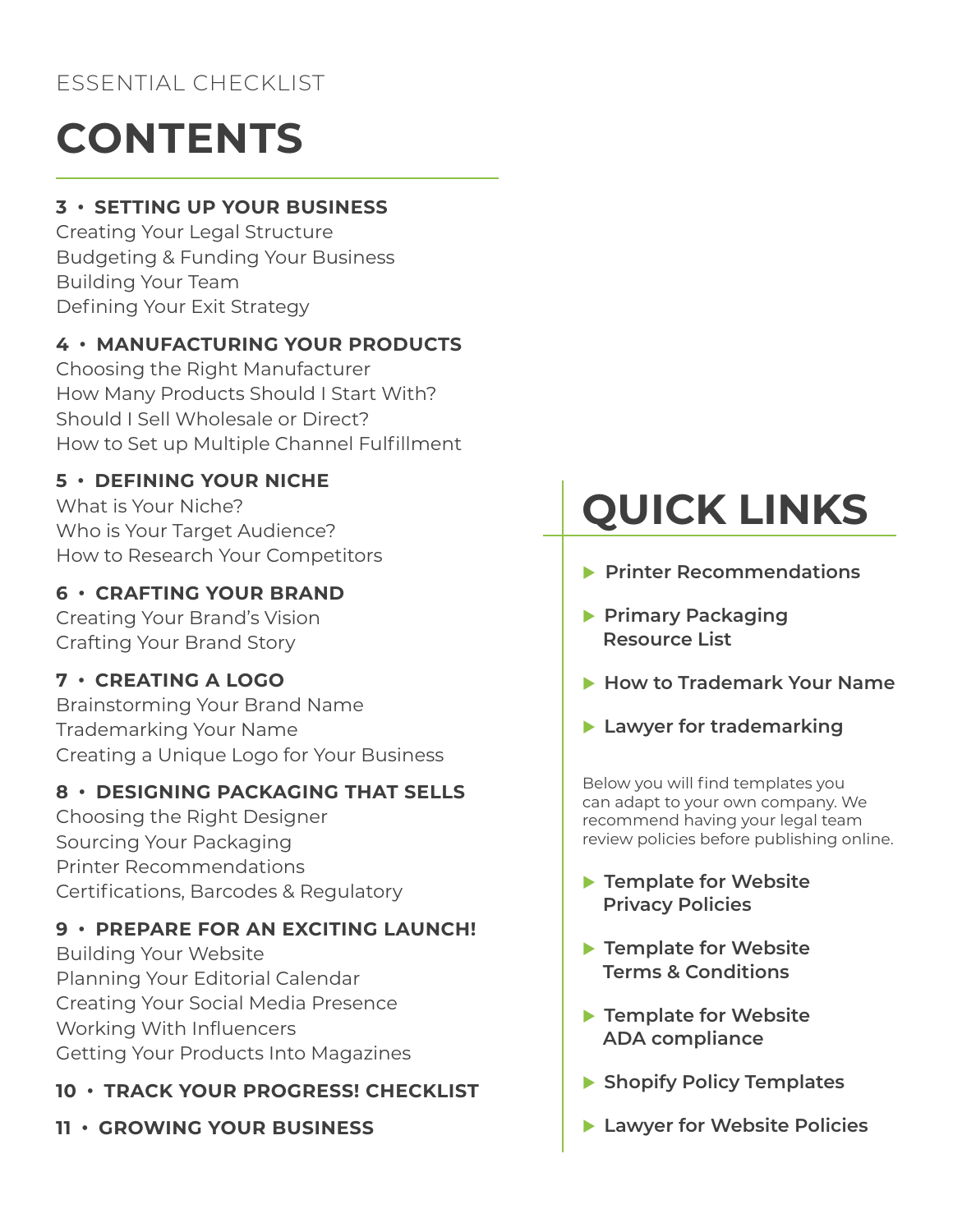## <span id="page-2-0"></span>**ARE YOU READY TO START A BUSINESS?**

Starting a business isn't for everyone. It's exciting and appealing, but it's also a process with a lot of moving parts. It requires in-depth planning, tenacity, and the willingness to pivot when things aren't working.

One of the most important pieces that determines your success is a business plan. A good business plan serves as a roadmap for your business journey.

We've created this Essential Checklist to guide you through each step of crafting your business plan, including links to helpful articles and downloadable worksheets.



**Helpful Articles, Guides, and Downloadable Worksheets to Help You Get Started:**

- ▶ Guide to Choosing the Right Legal  **[Structure for Your Business](https://cremedemint.com/blog/business-startup/trademarking-legal/how-to-legally-establish-your-product-business/)**
- **Fips to Set Up Your Dream Team**
- **[Downloadable Worksheet: Startup Costs](https://docs.google.com/spreadsheets/d/17uQU18fRewql664GhwcJ5cKt70Q_L_Vb649-IDdwvUA/edit?usp=sharing)**
- **[How to Simplify Your Budget Process](https://cremedemint.com/blog/funding-your-business/how-to-simplify-the-budget-process-and-determine-the-startup-costs-for-your-product-business/)**
- ▶ Guide to Funding Your Business



**Before you begin, ask yourself two important questions.** 

#1 **Will I be a solopreneur or will I build a team?**

One of the most important decisions you'll make when starting your business is whether to share it with one or more co-founders. Having a partner means you'll have more support and resources, but you won't have the same autonomy and you'll be sharing your profits.

If you do choose to work with a cofounder, it's essential that you choose well and that you make an agreement before you start which sets boundaries and anticipates potential conflicts.

Read our blog post to **[explore this](https://cremedemint.com/blog/general-advice/should-you-start-your-business-with-a-co-founder/)  [question in depth](https://cremedemint.com/blog/general-advice/should-you-start-your-business-with-a-co-founder/)**.



Before you start your business, you need to be honest with yourself about how long you are willing to put resources into your business, and how much time and money you are willing to invest. The last thing you want to think about is what happens if you fail. But part of starting a business is planning ahead for all contingencies—including exiting your business.

An exit strategy will protect you from wasting resources on a business that you no longer want to sustain. **[Consider](https://cremedemint.com/blog/general-advice/exiting-your-product-business-how-and-why-to-make-a-shutdown-plan-before-you-launch/)  [your options and plan ahead](https://cremedemint.com/blog/general-advice/exiting-your-product-business-how-and-why-to-make-a-shutdown-plan-before-you-launch/)**.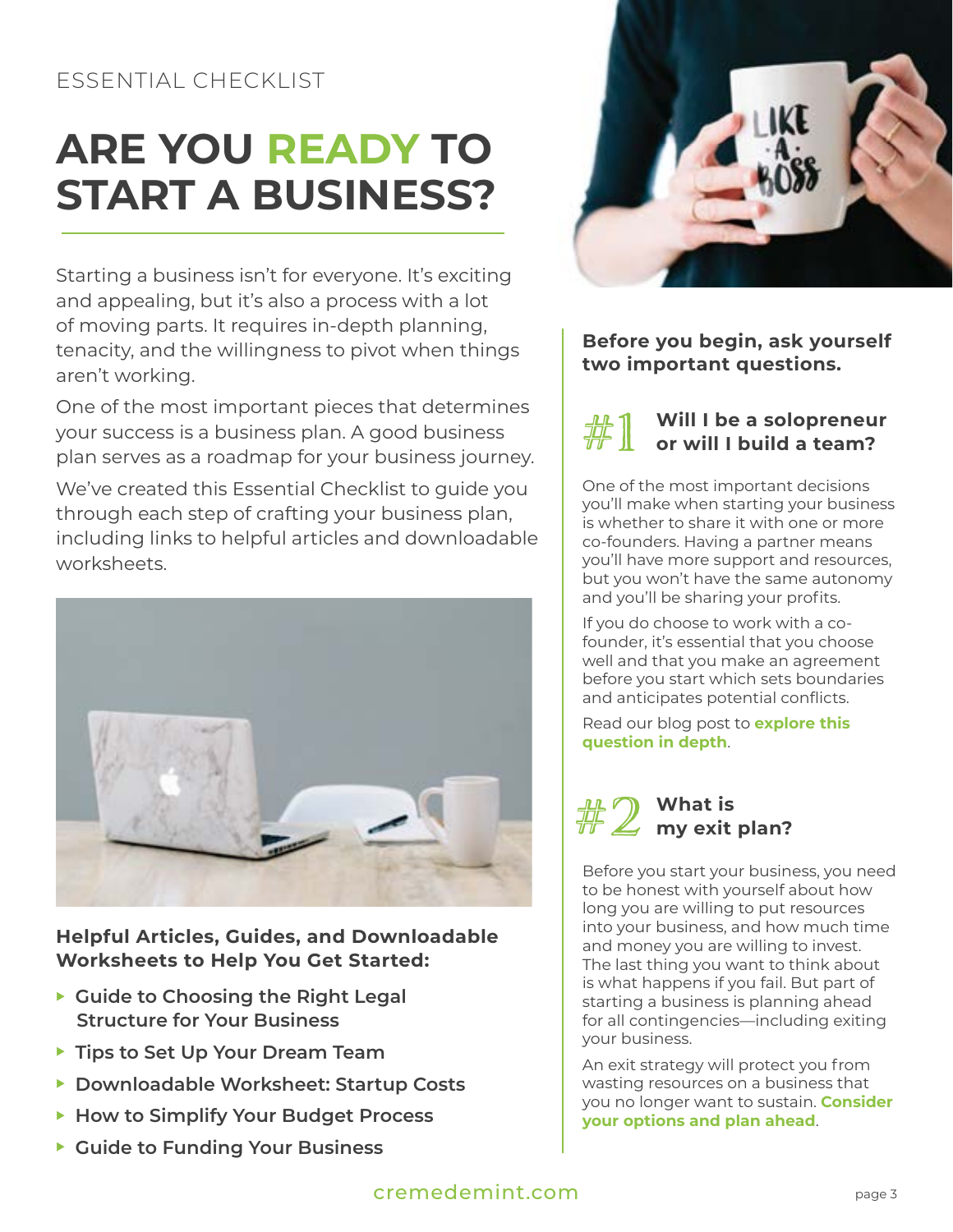## <span id="page-3-0"></span>**MANUFACTURE & PREPARE TO SELL YOUR PRODUCTS**

Choosing the right manufacturer is an essential part of running a successful product business, as your manufacturer will determine the quality and price of your products.

Understanding how the process works will make it easier to find the right manufacturer to fit your needs and budget.



**Once your product is made, how will you reach your customers?** 

66 Thanks to [a] direct relationship with our customers, we have access to endless inspiration for new products, experiences, and ways of building an enduring business.

- EMILY WEISS, FOUNDER AND CEO OF GLOSSIER

If you plan to sell through multiple marketplaces (Amazon, Shopify, eBay, etc.), **[Fulfillment by](https://help.shopify.com/en/manual/shipping/fulfillment-services/amazon)  [Amazon](https://help.shopify.com/en/manual/shipping/fulfillment-services/amazon) (FBA)** will save you a lot of time and hassle. A third party integration tool will give you one dashboard to manage all of your orders. **Learn more about FBA**. Plan to start the 6-8 week brand registry and FBA setup process as soon as your brand trademark is under consideration and your packaging and product are on order.

### **Resources to Help You Make Well-Informed Manufacturing Decisions:**

- **Cuide to Planning Your Product Mix**
- ▶ How to Find a Manufacturer
- ▶ [How to Choose the Right Manufacturer](https://cremedemint.com/blog/industry/beauty-cosmetics-industry/choose-a-manufacturer-for-your-beauty-product/)
- **[Manufacturer Research Template](https://docs.google.com/spreadsheets/d/1xU11ugvt6m33RpboJBryxrBeekWPJXrhW3JTsSzRS04/edit?usp=sharing)**
- **[Recommended Beauty Product Manufacturers](https://docs.google.com/spreadsheets/d/1tK2-Mnw-1uwoMEhatt2_t1akRcLYDmMQ3rhCWm2iPFQ/edit?usp=sharing)**

### **Should I hire a sales team?**

Working with sales representatives can be a great decision for your product business. They will sell your product for you in exchange for a commission.

Read our blog post for **[tips on finding](https://cremedemint.com/blog/manufacturing-your-products/find-a-sales-representative/)  [reliable sales representatives](https://cremedemint.com/blog/manufacturing-your-products/find-a-sales-representative/)** for your business.

### **Which distribution channel is right for my business?**

Choosing the right distribution channel impacts your ability to reach your target market. Should you go with retail, direct to consumer through internet sales, wholesale, or another avenue?

Consider the different **[distribution](https://cremedemint.com/blog/manufacturing-your-products/choosing-a-distribution-channel-for-your-product/)  [options](https://cremedemint.com/blog/manufacturing-your-products/choosing-a-distribution-channel-for-your-product/)** and if **[wholesale](https://cremedemint.com/blog/marketing-your-products/everything-you-need-to-know-about-wholesale-for-your-product-business/)** makes sense for your business.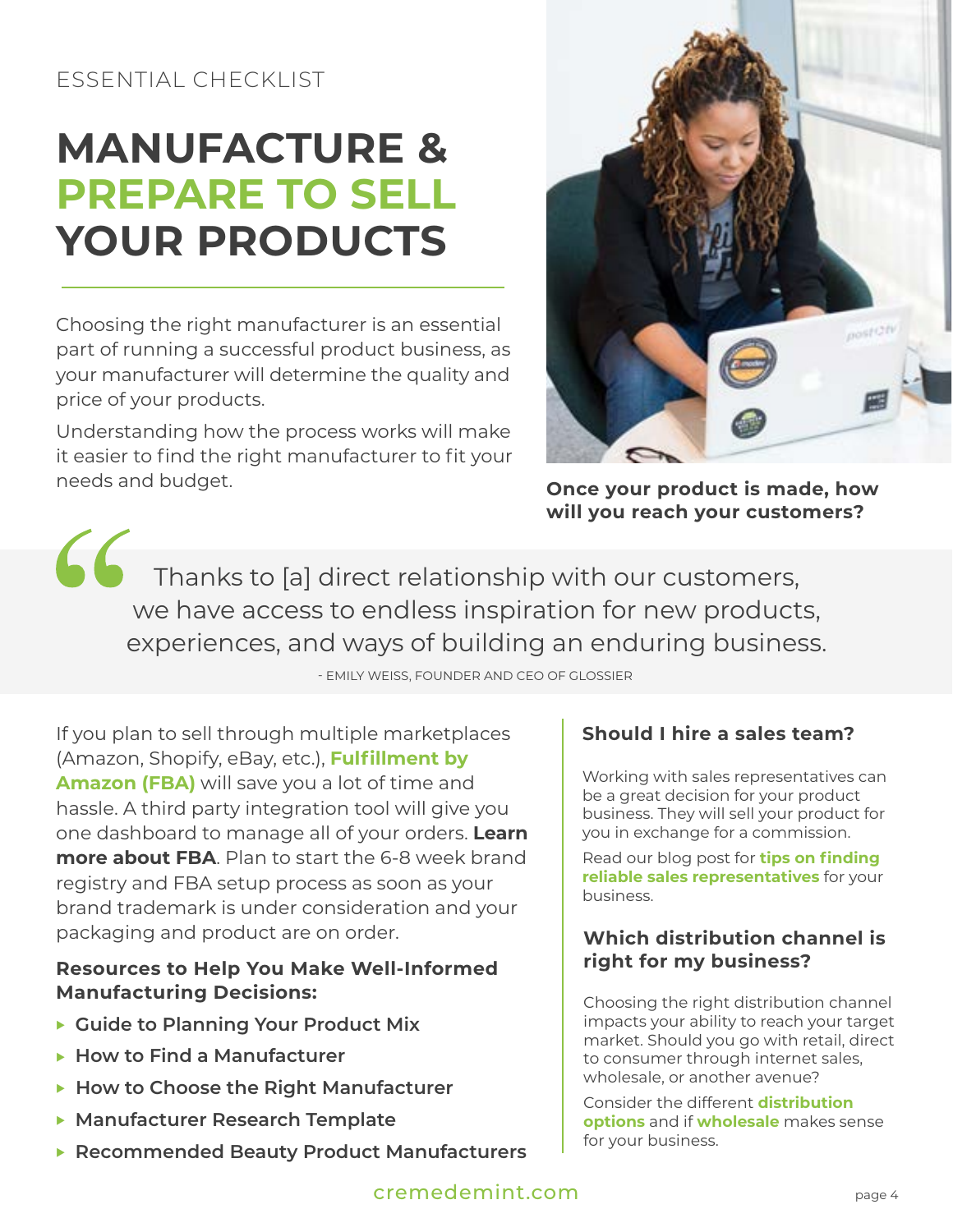## <span id="page-4-0"></span>**STAY FOCUSED BY DEFINING YOUR COMPETITIVE NICHE**

When you launch a business, it can be tempting to not choose a niche. You might think you don't want to limit yourself, opting instead to appeal to as many people as possible.

The truth is that a niche gives you focus and direction. Being highly focused is one of the best things you can do for your brand. How do you find your competitive niche?



**A niche helps you develop effective marketing and sales strategies**

#### **ASK YOURSELF**

Who am I selling to and how am I solving their problem in a way that my competitors aren't?

If you can offer a group of people a unique solution to their most pressing problem, your brand will be far more likely to succeed.

Your niche should align with you, your skills, and your values. It's also important to remember that in order for your business to thrive, your niche must be profitable.

#### **Helpful Articles, Guides, and Downloadable Worksheets to Help You Define Your Niche:**

- ▶ Guide to Creating Your Value Proposition  **[Canvas](https://docs.google.com/document/d/1JU1MNQb7mkFhiNkPDfbRf_8uRsjtbCsXeDOZrxpAGjo/edit)**
- ▶ 7 Questions to Help You Define What  **[Makes You Unique](https://cremedemint.com/blog/industry/beauty-cosmetics-industry/top-7-steps-to-identify-the-right-beauty-business-for-you/)**
- <sup>u</sup> **[Downloadable Brand Identity Questionnaire](https://docs.google.com/document/d/1tV9YKf24boisuAkdt0XmLk-A8fqI1w5PswMEDW-5QYI/edit)**
- ▶ [Worksheet: Competitor Research](https://docs.google.com/document/d/179sUzuYVUm-p031ts0WqGMnZD0asIOvMXkbjiqOfCJY/edit)

### **Who is my target audience?**

When visualizing your target market, you need to be clear on who they are and what they want. The best way to do this is by **[creating customer personas](https://cremedemint.com/blog/topic/logos-branding/problems-personas-and-profits-how-to-find-the-right-niche-for-your-product-business/)** (fictional characters) to help keep your customer clear in your mind.

#### **What makes my business unique?**

A clearly defined brand will help set you apart from your competitors. Read our blog to learn how to **[define your brand](https://cremedemint.com/blog/topic/logos-branding/5-questions-to-ask-to-define-your-brand/)** and **[analyze your competitors](https://cremedemint.com/blog/general-advice/learn-how-to-research-and-analyze-your-competitors/)**.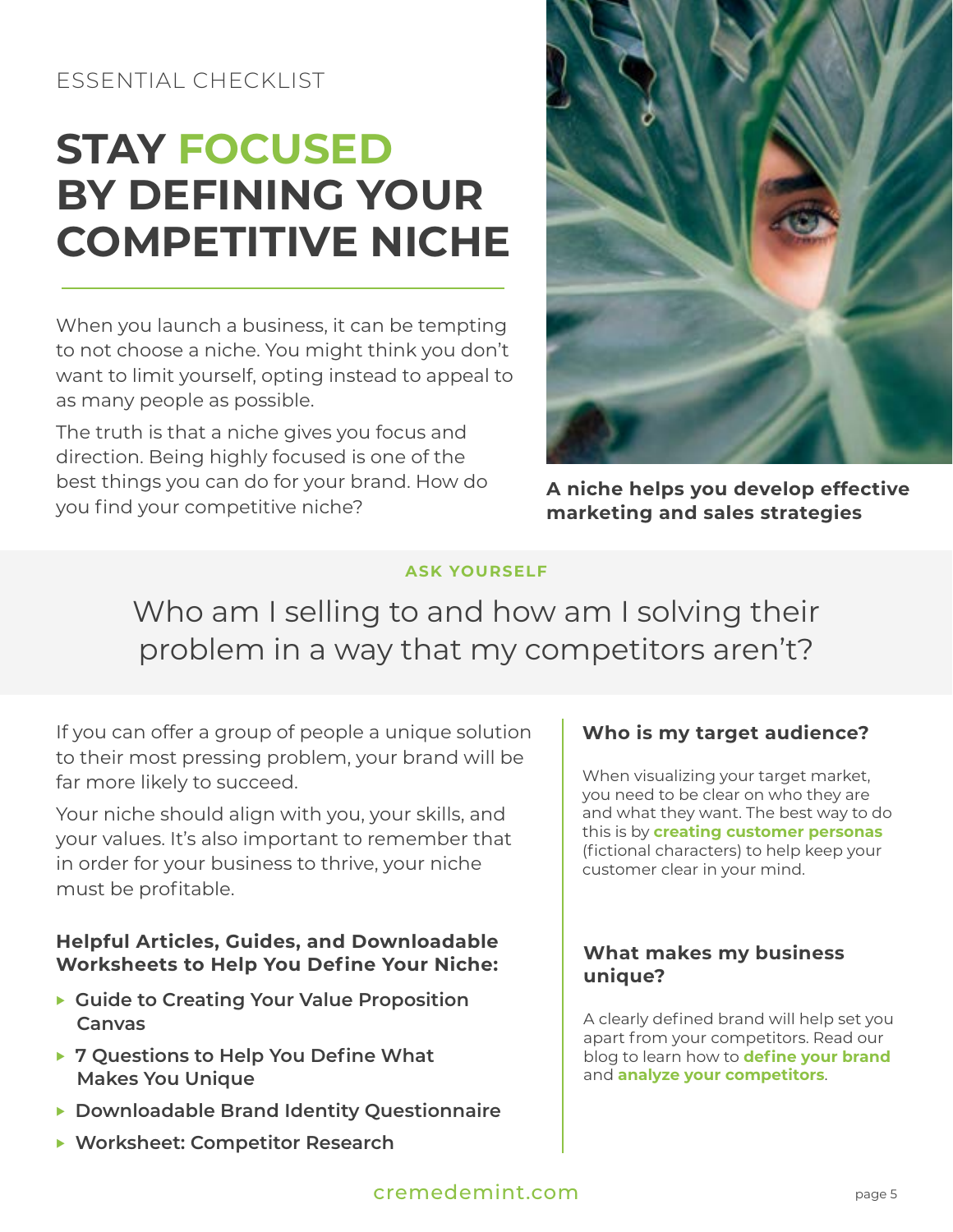## <span id="page-5-0"></span>**CRAFT A BRAND TO CONNECT + ENGAGE**

Branding is more than just a logo or a tagline. Your brand isn't just one element. It's the way customers feel when they think about your company. It's your reputation. It's your story.

Branding is the process of actively creating the reputation, story, and feelings customers associate with you. A successful brand aligns with who you are, connects with people, and showcases what's unique about you.

This resource guide includes everything from naming your business and products to crafting a compelling brand story and creating a mood board.



#### **Articles, Guides, and Downloadable Worksheets for the Branding Process:**

- ▶ [Guide to Developing Your Brand Language](https://cremedemint.com/blog/topic/logos-branding/brand-language-for-product-businesses-write-taglines-product-names-and-descriptions-that-reflect-your-brand/)
- **EXEDED:** Understanding Branding
- **[Downloadable Worksheet : Write a Tagline](https://docs.google.com/document/d/1Ta9KIUX27OKt_NhrO5BSNM5PMLO9kNaZNn47u3evqK0/edit)**
- ▶ [7 Steps to Choosing Your Brand's Color Palette](https://cremedemint.com/blog/topic/logos-branding/7-steps-to-choosing-a-color-palette-for-your-brand/)



### **Here are two questions to help you get started.**



### **What story do I want to tell?**

Your brand has a story, whether you write it or other people do. Every review and social media comment shapes that story. By crafting your own story, you can guide the thoughts and feelings customers have about your brand.

**[A compelling brand story](https://cremedemint.com/blog/topic/logos-branding/build-loyalty-and-engage-customers-how-to-create-a-compelling-brand-story-for-your-product-business/)** can inspire trust and loyalty by giving customers a reason to care about your business.



Much of your branding process is an intellectual activity. A mood board is the bridge between the intellectual exercise of defining your brand and the process of creating your actual brand identity.

You can finally take all of the ideas and concepts you've been ruminating over and make them visual. Your mood board will guide your branding decisions from here on out.

Read this blog post for tips on **[creating](https://cremedemint.com/blog/topic/logos-branding/your-brand-needs-a-mood-board-heres-how-to-create-one/)  [a mood board](https://cremedemint.com/blog/topic/logos-branding/your-brand-needs-a-mood-board-heres-how-to-create-one/)** for your brand.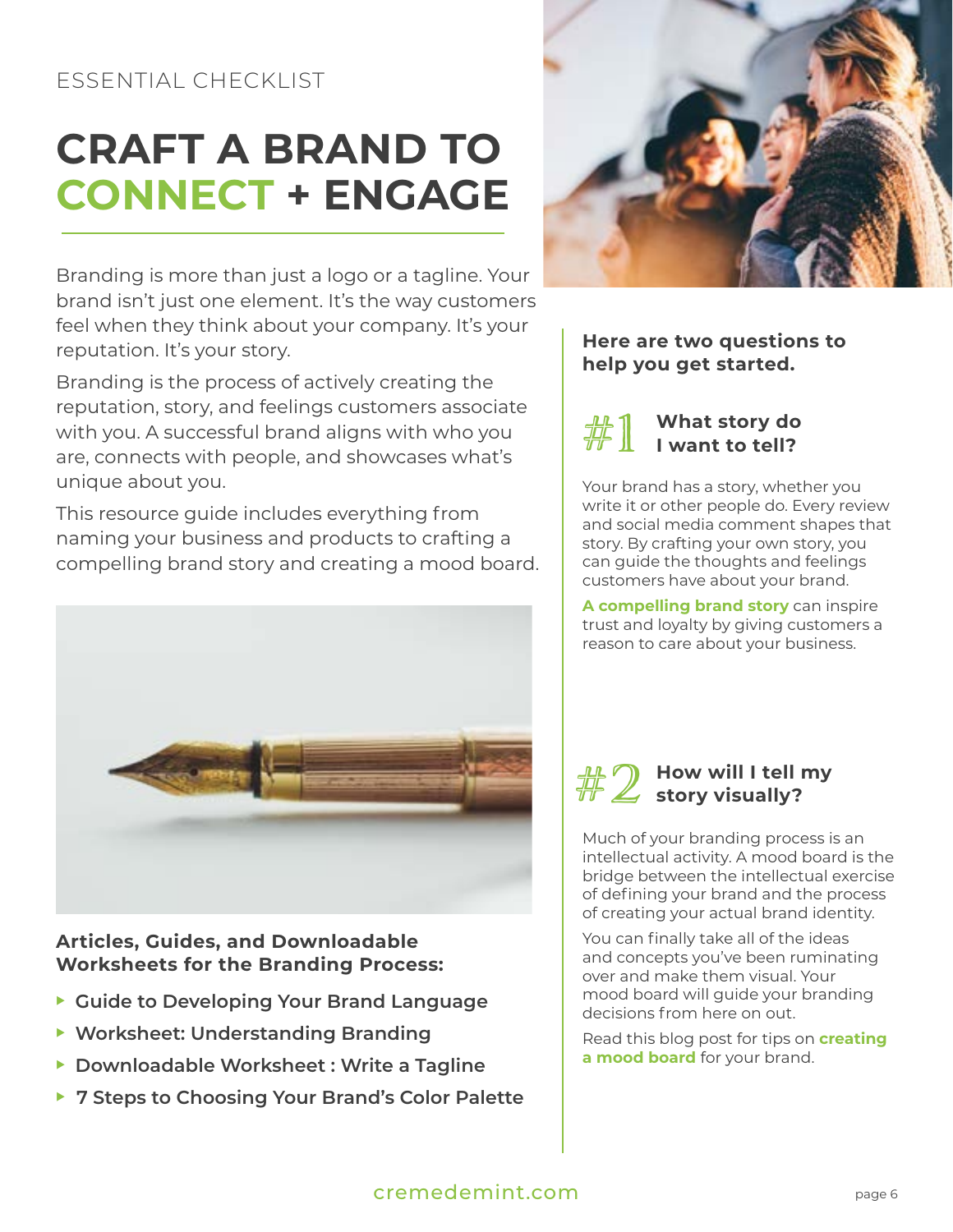## <span id="page-6-0"></span>**CREATE A LOGO THAT LEAVES A LASTING IMPRESSION**

A well designed logo comes from a strong brand, which is the backbone of a thriving business. Your logo should convey the concepts and feelings associated with your brand story.

Focusing on your story will help you choose the fonts, colors and other design elements that will resonate with your customers.



**Push yourself beyond the obvious to create a memorable logo** 

66 To make an original logo, you must go further than using the traditional shapes, pictures, and symbols associated with your niche or product.

- LAUREN CASGREN-TINDALL, PRINCIPAL OF CREME DE MINT

Choosing the right colors for your brand is essential. Research has shown that up to 84.7 percent of customers cite color as the primary reason they make buying decisions.

Read [the Crème de Mint blog](https://cremedemint.com/blog/topic/logos-branding/7-steps-to-choosing-a-color-palette-for-your-brand/) to discover 7 steps for **[choosing effective brand colors](https://cremedemint.com/blog/topic/logos-branding/7-steps-to-choosing-a-color-palette-for-your-brand/)**.

### **Useful Articles, Guides, and Downloadable Worksheets to Help You Design Your Logo:**

- **[Reference Guide for Logo Types](https://docs.google.com/document/d/18XMU84rZhjDOJVIZ99xKhTqCuVX-79CvQbRsS6e2UKY/edit)**
- ▶ [10 Beginner Mistakes to Avoid](https://cremedemint.com/blog/topic/logos-branding/10-beginner-mistakes-you-should-avoid-when-designing-your-logo/)
- ▶ [Competitor Research to do Before You Start](https://cremedemint.com/blog/topic/logos-branding/14-things-you-should-know-about-your-competitors-before-you-design-your-logo-and-brand/)
- **[Bonus Checklist: Tips for Hiring a Designer](https://docs.google.com/document/d/1c9OY96EJTW8j3xxYwru7-oy-dQP-0xaXmTTjqePMEGk/edit)**
- ▶ [How to Choose the Right Font for Your Logo](https://cremedemint.com/blog/topic/logos-branding/how-to-pick-a-font-for-your-logo/)

## **RESOURCES**

A trademark protects your business assets, such as your business name or logo, from being used by other businesses.

- ▶ Fool-Proof Process for  **[Naming Your Business](https://cremedemint.com/blog/topic/logos-branding/the-7-step-fool-proof-process-to-naming-your-business-or-product/)**
- ▶ How to Trademark Your  **[Business Name](https://cremedemint.com/blog/business-startup/trademarking-legal/acquiring-a-trademark-for-your-product-business-the-6-step-process-to-protect-your-brand-identity/)**
- ▶ Trademarks, Patents,  **[and Copyrights](https://cremedemint.com/blog/business-startup/trademarking-legal/everything-you-need-to-know-about-legally-protecting-your-products/)**
- **Firademarking Resource List**
- **[Lawyers & Legal Services](https://docs.google.com/document/d/18hUDyWSicX_nIqPs_WRUDIh58wpf0cVScQy9GUgw9jU/edit)  [Resource List](https://docs.google.com/document/d/18hUDyWSicX_nIqPs_WRUDIh58wpf0cVScQy9GUgw9jU/edit)**

### [cremedemint.com](https://cremedemint.com/) page 7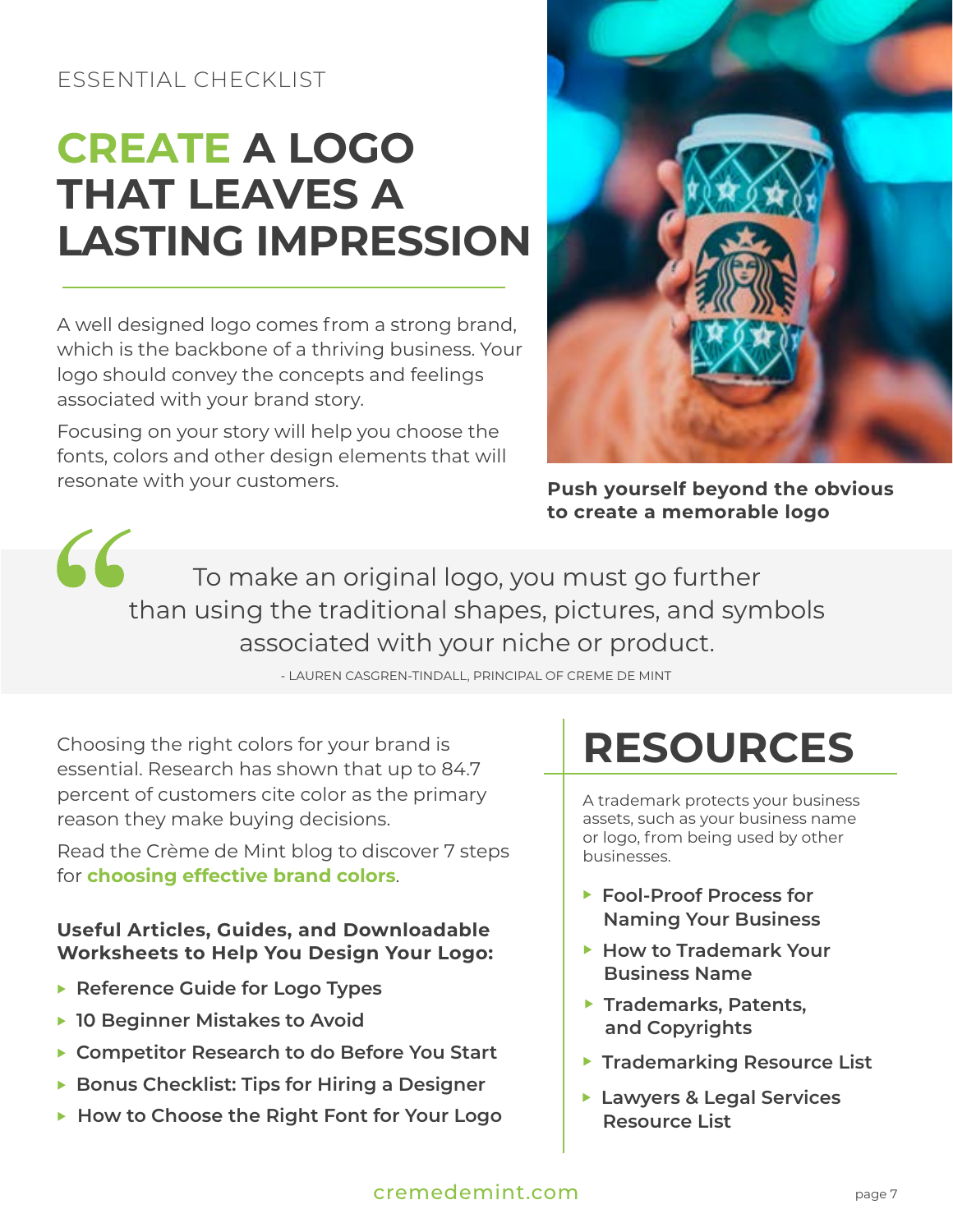## <span id="page-7-0"></span>**DESIGN PACKAGING THAT SELLS**

Your product will sit on the shelf next to dozens of similar products. If it doesn't stand out, it's not going to sell. Good packaging serves as a mini-ad for your product, drawing in consumers, making them interested in the product, and convincing them to buy it.

Creating a design and package for your product is a complex process, full of choices. Anything that goes on the package, as well as the structure of the package itself, is all part of packaging design.

This resource guide will help you make decisions and source materials and services.



### **Useful Articles, Guides, and Downloadable Worksheets for Packaging Design:**

- **[Beauty/Skincare Packaging Guidelines](https://docs.google.com/document/d/1emwbQ3L8AFFgfIxPEn4i2GhD5YMb0RntVq-mU-2V22c/edit)**
- ▶ [Food, Beverage & Supplement Regulat](https://cremedemint.com/blog/business-startup/trademarking-legal/what-is-required-on-your-food-beverage-or-supplement-label/)ions
- **[Guidance for Dietary Supplement Claims](https://cremedemint.com/blog/industry/herbs-supplements/everything-you-need-to-know-about-the-fda-rules-for-dietary-supplement-labels/)**
- **[Alcohol Labeling Requirements](https://cremedemint.com/blog/industry/wine-spirits/the-complete-step-by-step-guide-to-labeling-alcohol/)**
- ▶ FDA-Compliant Food Labeling Service
- ▶ [7 Packaging Mistakes to Avoid](https://cremedemint.com/blog/topic/package-design-topic/for-perfect-packaging-dodge-these-top-7-mistakes/)



## **RESOURCES**

Your primary component is the layer of packaging that touches your product, like a tube or bottle. The shape and material should be functional, easy to use, and keep your product in prime condition for as long as possible.

Read our blog post for **[tips on choosing](https://cremedemint.com/blog/industry/beauty-cosmetics-industry/how-to-find-the-right-packaging-for-your-beauty-product/)  [your packaging materials](https://cremedemint.com/blog/industry/beauty-cosmetics-industry/how-to-find-the-right-packaging-for-your-beauty-product/)**.

**Primary Packaging  [Resource List](https://docs.google.com/spreadsheets/d/12TzMgI8kbfh_eUYFgBVVWqvNey2LlO0QR0H5odTmPm4/edit?usp=sharing)**

Secondary packaging refers to the outer box or bag that holds the primary component. The main function of secondary packaging is to appeal to your customers through branding.

- **Duter Packaging  [Resource List](https://docs.google.com/spreadsheets/d/1VL9AiA4vyCfub12WBlcWx3Mig5THWlY_Fhrruu_AIJA/edit?usp=sharing)**
- **Exercifications Resources**
- **[Barcode Resource List](https://docs.google.com/spreadsheets/d/1vStqE-PJITpboAj3felIjHXzuMjY_fy3EoZdntPgds8/edit?usp=sharing)**
- **[Guide to Packaging Symbols](https://cremedemint.com/blog/topic/packaging-design/the-most-common-symbols-on-packaging-and-why-they-are-important/)**

Packaging easily makes the difference between a product's success or failure.

It makes sense to hire a professional with experience creating successful packaging who can guide you through the process.

We've put together a **[beginner's guide](https://cremedemint.com/blog/topic/packaging-design/the-inside-scoop-on-packaging-design-how-to-find-and-work-with-a-fantastic-packaging-designer/)  [to packaging design](https://cremedemint.com/blog/topic/packaging-design/the-inside-scoop-on-packaging-design-how-to-find-and-work-with-a-fantastic-packaging-designer/)** and a **[checklist](https://docs.google.com/document/d/1mOSoxhBWqZlNKI2nYr5L1Qnt8x5bPEPz-F2Glj6zJdk/edit)** to help you find the right designer for your business.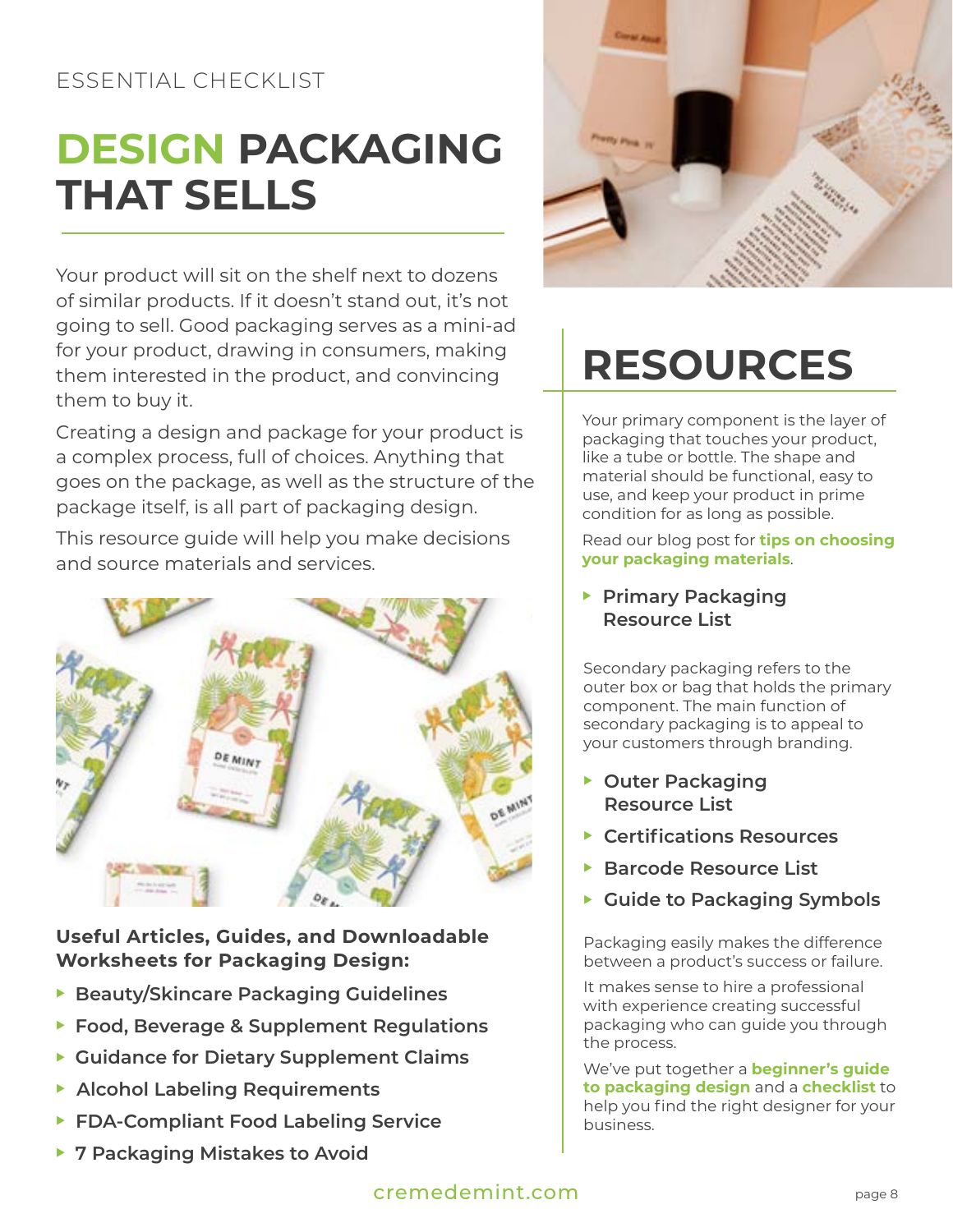## <span id="page-8-0"></span>**PREPARE FOR AN EXCITING LAUNCH!**

You've chosen your business name, set up your business legally, selected a manufacturer, and planned out your design and copy—now it's time for the launch! Launching your product business is very exciting. But it's important that you launch your business strategically.

Your goals for your launch are to build your email list, get people excited about your products, and create buzz around your business. This is also an opportunity to learn about your customers, discover what marketing activities you like and don't like, and gather marketing materials for your business.



#### **Resources for your launch:**

- **[Implement Best Practices for SEO](https://cremedemint.com/blog/marketing-your-products/the-quick-guide-to-seo-best-practices-for-your-small-business/)**
- ▶ Is Your Website ADA Compliant?
- ▶ [10 Steps for a Successful Launch](https://docs.google.com/document/d/1GzoQLNwXIrvz4dBK9ci5KJQojg5MXfbcfuFPx3oU68s/edit)
- ▶ [4 Avoidable Instagram Marketing Mistakes](https://cremedemint.com/blog/marketing-your-products/four-common-mistakes-businesses-make-on-instagram-and-how-to-avoid-them/)
- **[Downloadable Editorial Calendar](https://www.dropbox.com/s/6kvly49qr63z541/Editorial%20Calendar%20Template-2.xlsx?dl=0)**
- ▶ [How to Craft the Perfect PR Pitch](https://cremedemint.com/blog/marketing-your-products/crafting-the-perfect-pitch-our-tried-and-true-tips-to-land-a-pr-mention-for-your-product/)



### **Here are two questions to help you get started.**



#### **How can I create a "wow" website?**

A professional-looking, easy-to-navigate website is essential to build trust with new customers. Start with our **[5 tips for](https://cremedemint.com/blog/marketing-your-products/how-to-design-an-impressive-website-for-your-product-business-5-tips-for-success/)  [building an impressive website](https://cremedemint.com/blog/marketing-your-products/how-to-design-an-impressive-website-for-your-product-business-5-tips-for-success/)**.

### Will a **[custom build or website](https://cremedemint.com/blog/general-advice/why-you-should-choose-a-custom-build-wordpress-website-instead-of-a-wordpress-theme-for-your-business-website/)**

**[template](https://cremedemint.com/blog/general-advice/why-you-should-choose-a-custom-build-wordpress-website-instead-of-a-wordpress-theme-for-your-business-website/)** best fit your needs? There are so many tools out there to help you build a beautiful website. Not sure where to start? Check out our **[guide to](https://cremedemint.com/blog/topic/digital-marketing-topic/how-to-easily-build-a-beautiful-eccomerce-website-for-your-product-or-service/)  [website platforms](https://cremedemint.com/blog/topic/digital-marketing-topic/how-to-easily-build-a-beautiful-eccomerce-website-for-your-product-or-service/)**.

## **QUICK LINKS**

- **Pemplate for Website Privacy Policies**
- **Template for Website Terms  [& Conditions](https://docs.google.com/document/d/13rYT3HKkAxlJCmAbUMUOdEYO0sVEZZZCMr8JSjJGTyw/edit?usp=sharing)**
- **F** [Template for Website ADA compliance](https://docs.google.com/document/d/1Ss0h97Q1xc2QWniplxcAvtZr1mXXH50tVsPmY58NIp4/edit?usp=sharing)
- **[Shopify Policy Templates](https://docs.google.com/document/d/12yGUNgTFtFZHOBKEh3aQqShOFhmVqoTB/edit?usp=sharing&ouid=115241758255042790786&rtpof=true&sd=true)**
- **[Lawyer for Website Policies](https://www.lslawpl.com/kubs)**

# $\#2$  How do I build a social<br> $\#2$  media audience?

For product businesses, social media marketing is key. It's one of the best ways to develop a following, attract new leads, and build relationships with customers and influencers.

Developing a **[marketing strategy](https://cremedemint.com/blog/marketing-your-products/how-to-develop-an-online-marketing-strategy-for-your-product-business/)** and planning ahead is beneficial.

Our blog offers helpful **[tips on creating](https://cremedemint.com/blog/topic/digital-marketing-topic/social-media-marketing-tips-for-your-product-business-from-mindset-to-content/)  [engaging content](https://cremedemint.com/blog/topic/digital-marketing-topic/social-media-marketing-tips-for-your-product-business-from-mindset-to-content/)** and building relationships with influencers.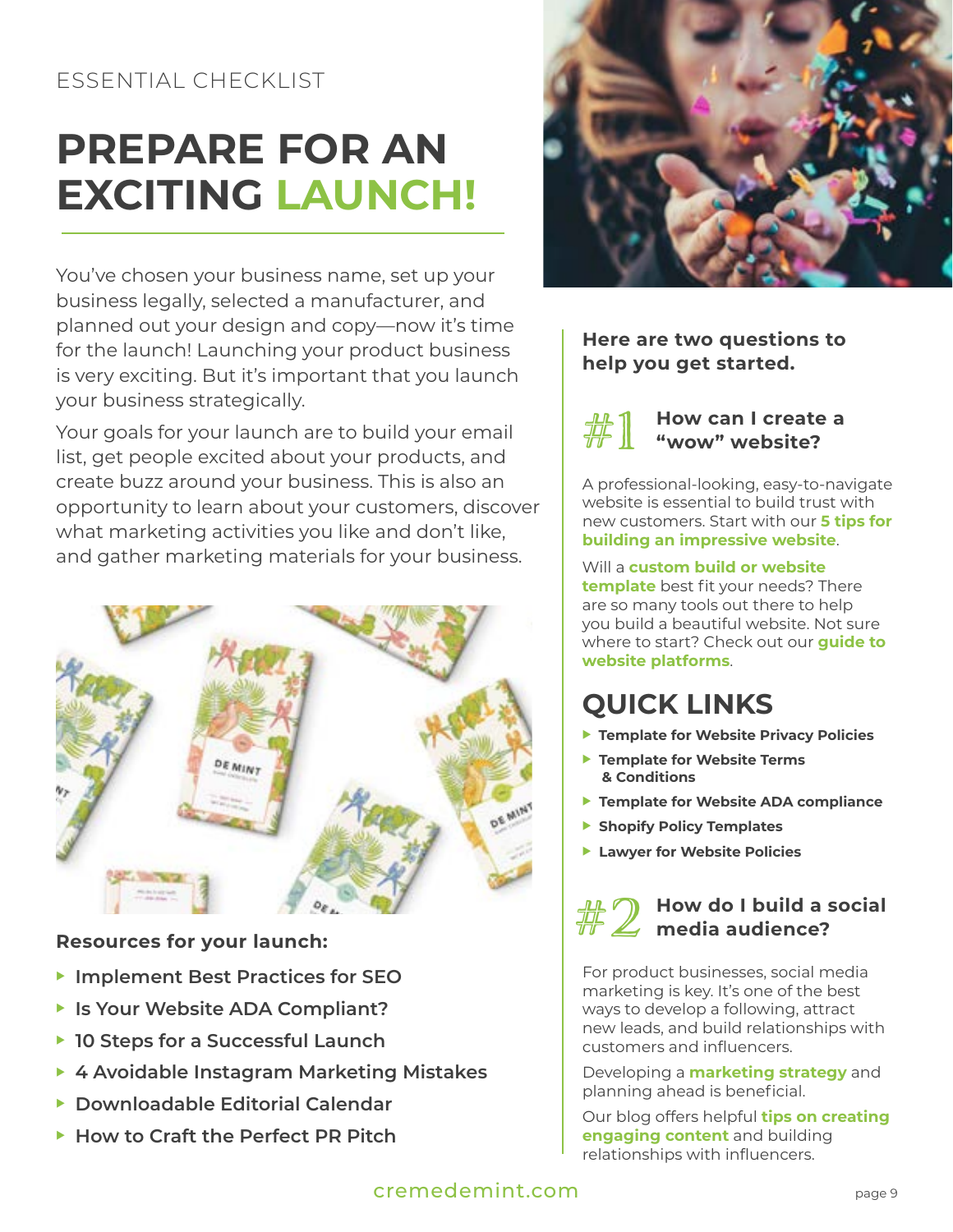## <span id="page-9-0"></span>**TRACK YOUR PROGRESS**

### **STEP 1: SET UP YOUR BUSINESS**

### Create your legal structure

- Create a budget
- Research funding sources
- Build your team
	- Define your exit strategy

#### **STEP 2: MANUFACTURE AND SELL YOUR PRODUCTS**

Plan your product mix

Choose a manufacturer

Choose a distribution channel

### **STEP 3: DEFINE YOUR NICHE**

Define your niche & value proposition

Create customer personas

Research your competitors

### **STEP 4: CRAFT YOUR BRAND**

Write your brand story

Develop your brand language and colors

Create a mood board

Write a tagline for your business

### **STEP 5: CREATE A LOGO**



Trademark your name

Design a unique logo

### **STEP 6: DESIGN YOUR PACKAGING**



Explore your options

Choose the right designer

### **STEP 7: PREPARE FOR LAUNCH!**



Build your website











Create your social media presence



Get press coverage

### **[cremedemint.com](https://cremedemint.com/)** page 10